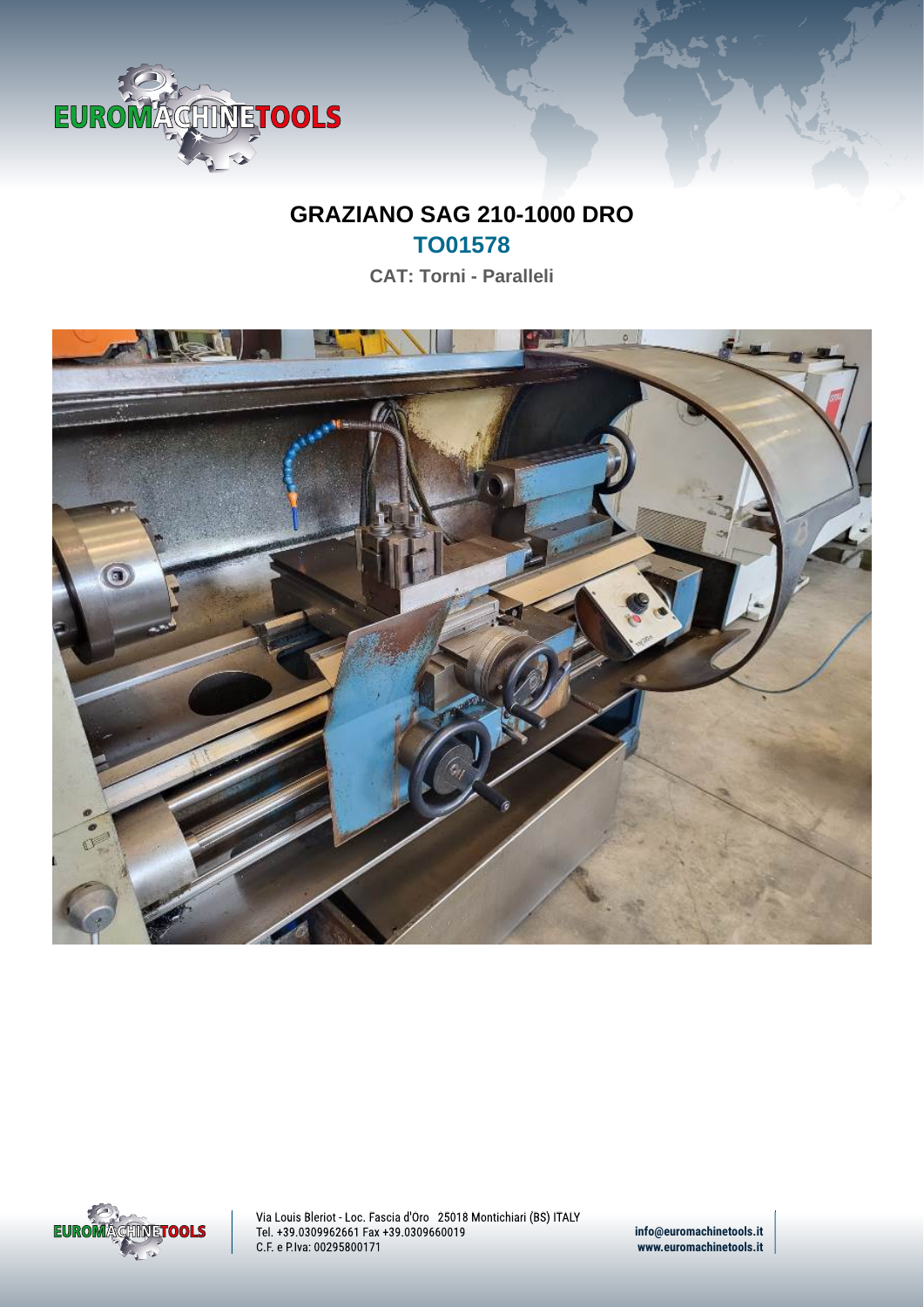

## **CARATTERISTICHE**

|  | Altezza punte: 210 mm |  |  |  |
|--|-----------------------|--|--|--|
|--|-----------------------|--|--|--|

Potenza motore: 5,6 kw

Diam. mand/plateu: 230 mm

Diam.max.tornibile: 420 mm

Foro mandrino: 57 mm Giri mandrino: 2000 giri/1'

## DATI TECNICI

H.PUNTE MM. 210 D.PUNTE MM.1000 D.TORN.GUIDE MM.420 D.TORN.CARRO MM. 268 D.TORN.INCAV. MM.580 CONTROPUNTA CM 5 CORSA CANNOTTO MM.200 ATT.NASO MAND. CAMLOCK 6" FORO MAND. MM.57 LARGH.BANCO MM. 320 POTENZA MOTORE HP 7,5 PESO KG.2040

## DOTAZIONI STANDARD

VISUALIZZATORE DI QUOTA 2 ASSI DIGIPAC 6 TORRETTA PORTAUTENSILI TIPO B **CONTROPUNTA** AUTOCENTRANTE DIAM.230

\* Dati non impegnativi e da verificarsi



Via Louis Bleriot - Loc. Fascia d'Oro 25018 Montichiari (BS) ITALY Tel. +39.0309962661 Fax +39.0309660019 C.F. e P.Iva: 00295800171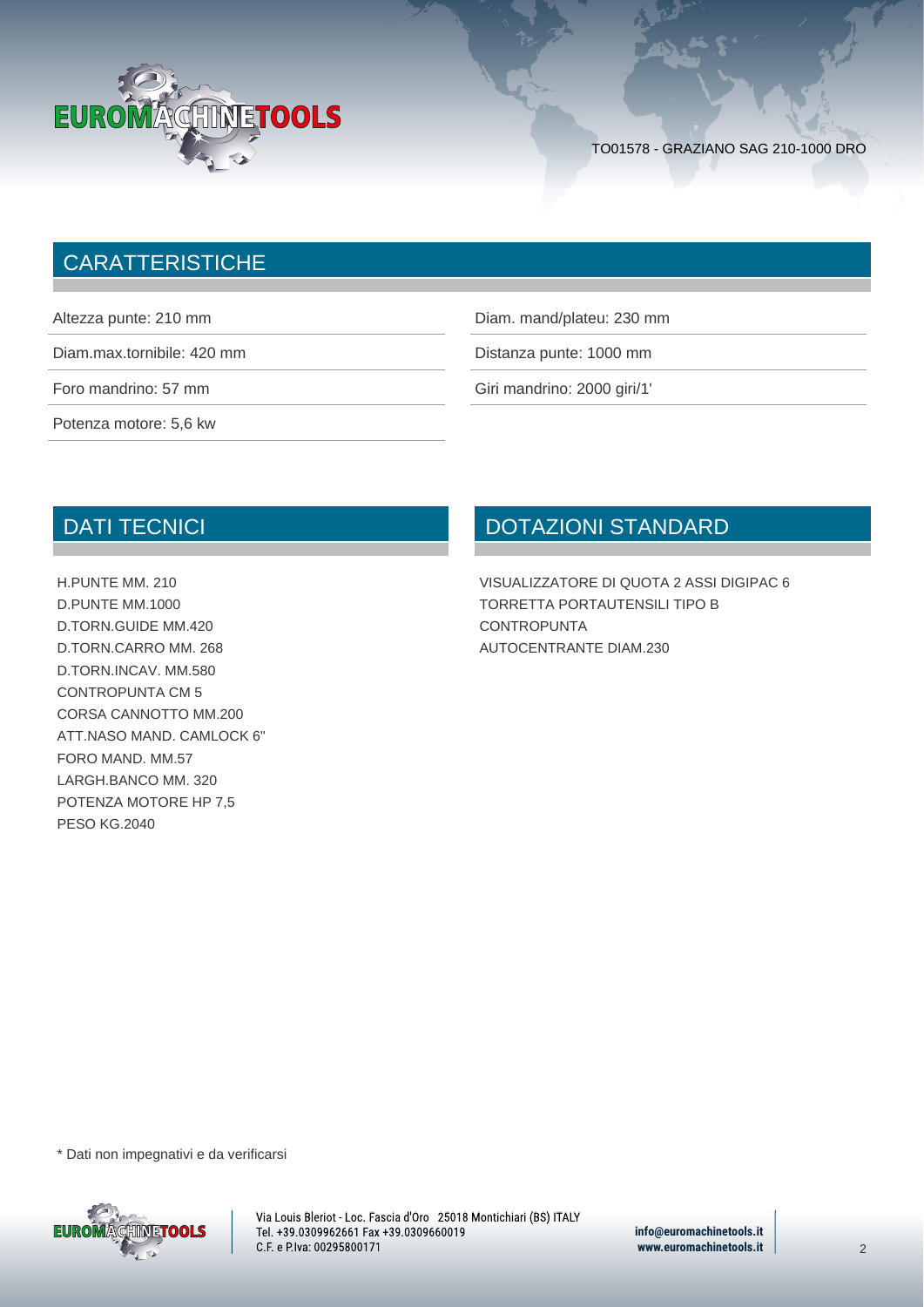





Via Louis Bleriot - Loc. Fascia d'Oro 25018 Montichiari (BS) ITALY Tel. +39.0309962661 Fax +39.0309660019 C.F. e P.Iva: 00295800171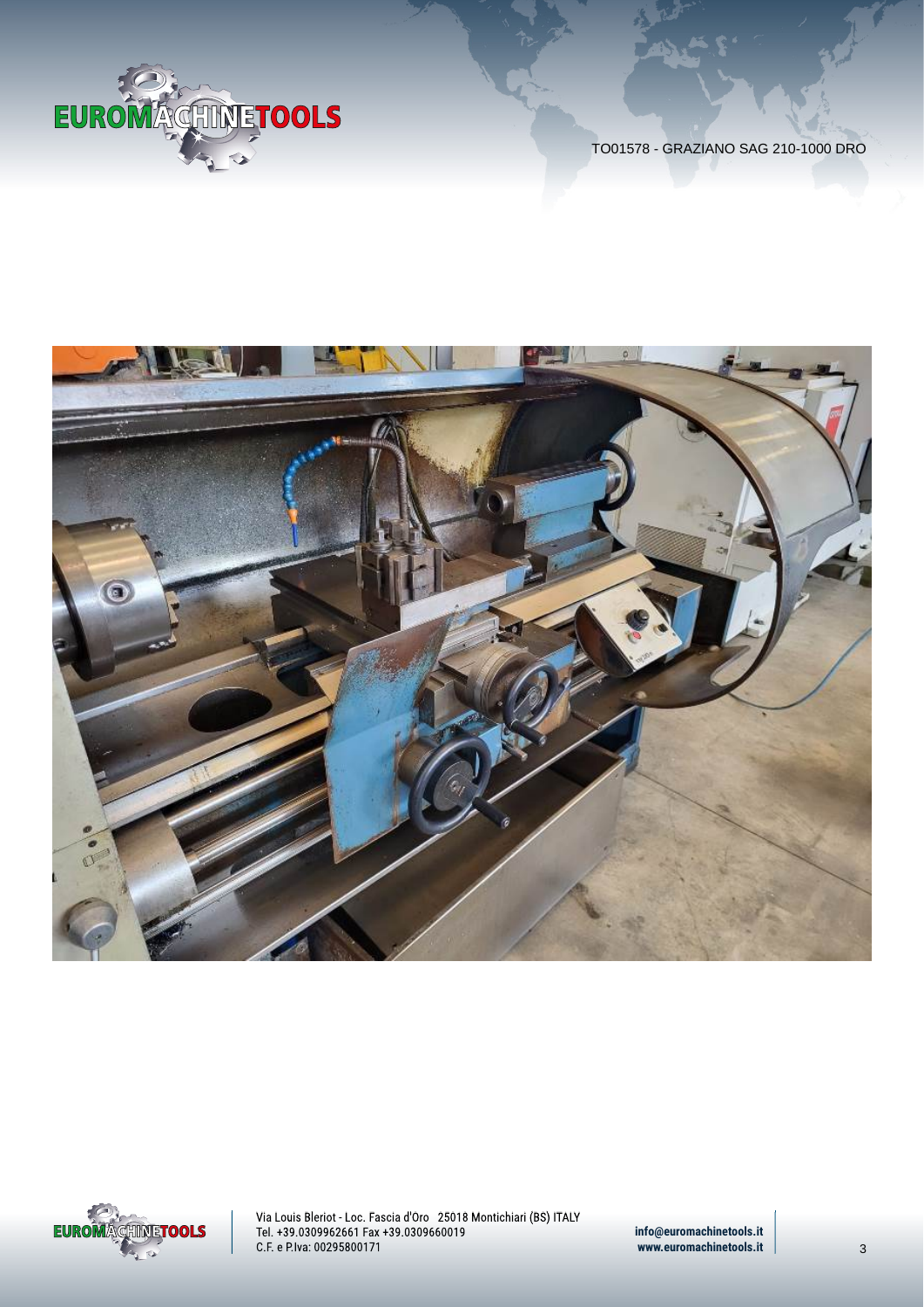





Via Louis Bleriot - Loc. Fascia d'Oro 25018 Montichiari (BS) ITALY Tel. +39.0309962661 Fax +39.0309660019 C.F. e P.Iva: 00295800171